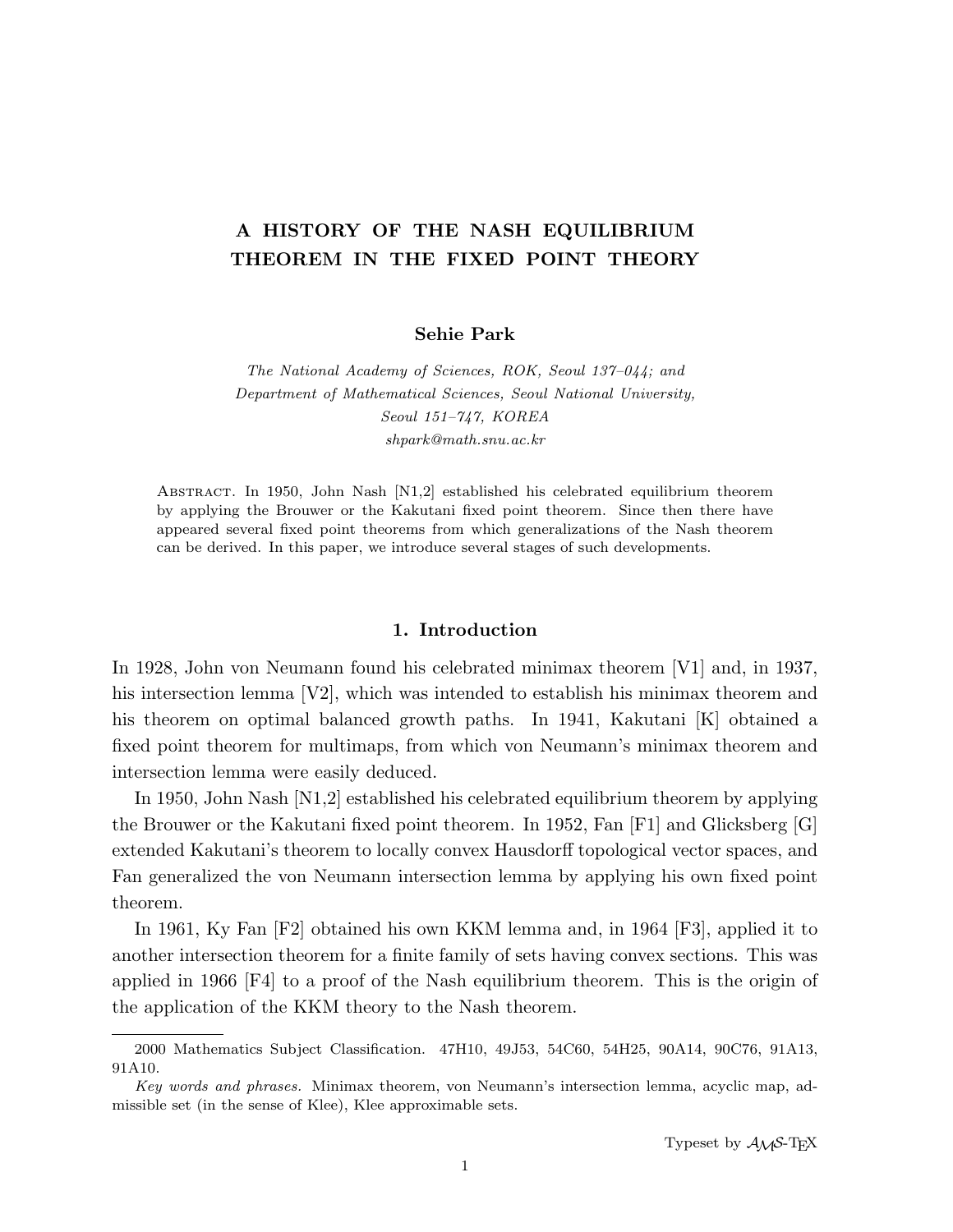Since then there have appeared many generalizations of the Nash theorem and studies on related topics. In fact, there are diverse alternative formulations of the Nash equilibrium: as a fixed point of the best response correspondence, as a fixed point of a function, as a solution of a nonlinear complementarity problem, as a solution of a stationary point problem, as a minimum of a function on a polytope, as an element of semi-algebraic set; see, for example, [MM].

In our previous works [P27,28], we noticed that our studies on the Nash equilibrium were based on the following three methods:

(1) Fixed point method — Applications of the Kakutani theorem and its various generalizations (for example, for acyclic valued multimaps, admissible maps, or better admissible maps in the sense of Park); see [BK,D,F1,F3,G,H,IP,K,L2,Lu,M,N1,2, Ni,P3,4,10-12,15,26,30,31,IP,PP,TM] and others.

(2) Continuous selection method — Applications of the fact that Fan-Browder type maps have continuous selections under certain assumptions like Hausdorffness and compactness of relevant spaces; see [Br,H1,HL,P6,8,14,T] and others.

(3) The KKM method — As for the Sion minimax theorem [S], direct applications of the KKM theorem [KK] or its equivalents like as the Fan-Browder fixed point theorem  $|Br|$  for which we do not need the Hausdorffness; see  $|BH, CG, C, F2, 4, 5, GK, Gr, H1-$ 3,HL,Kh,KS,Ko,L1,Li,Lo,P8,9,13,18-20,24,25,28,29,S] and others.

The history on the studies based on  $(2)$  and  $(3)$  was given recently in  $[P27,28]$ .

In the present paper, we review the study based on the method (1). In fact, we introduce several stages of such developments of generalizations of the Nash theorem and related results within the frame of fixed point theory. We are mainly concerned with the works of the present author.

# 2. From von Neumann to Nash

In 1928, J. von Neumann [V1] obtained the following minimax theorem, which is one of the fundamental theorems in the theory of games developed by himself:

**Theorem** [K]. Let  $f(x, y)$  be a continuous real-valued function defined for  $x \in K$  and  $y \in L$ , where K and L are arbitrary bounded closed convex sets in two Euclidean spaces  $\mathbb{R}^m$  and  $\mathbb{R}^n$ . If for every  $x_0 \in K$  and for every real number  $\alpha$ , the set of all  $y \in L$  such that  $f(x_0, y) \leq \alpha$  is convex, and if for every  $y_0 \in L$  and for every real number  $\beta$ , the set of all  $x \in K$  such that  $f(x, y_0) \geq \beta$  is convex, then we have

$$
\max_{x \in K} \min_{y \in L} f(x, y) = \min_{y \in L} \max_{x \in K} f(x, y).
$$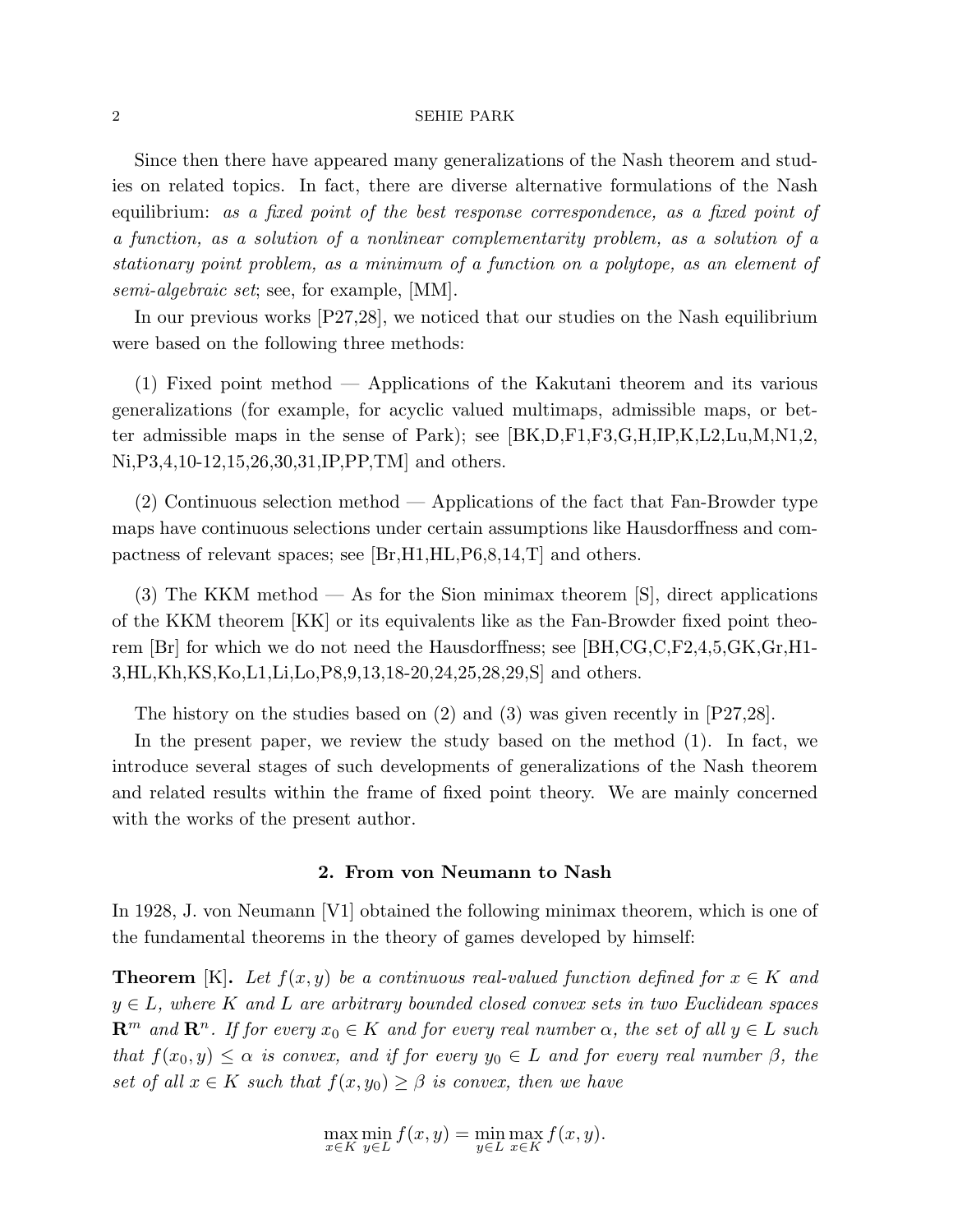For the history of earlier proofs of the theorem, see von Neumann [V3] and Dantzig  $[D]$ .

The theorem is later extended by himself  $[V2]$  to the following intersection lemma:

**Lemma**  $[K]$ . Let  $K$  and  $L$  be two bounded closed convex sets in the Euclidean spaces  $\mathbb{R}^m$  and  $\mathbb{R}^n$  respectively, and let us consider their Cartesian product  $K \times L$  in  $\mathbb{R}^{m+n}$ . Let U and V be two closed subsets of  $K \times L$  such that for any  $x_0 \in K$  the set  $U_{x_0}$ , of  $y \in L$  such that  $(x_0, y) \in U$ , is nonempty, closed and convex and such that for any  $y_0 \in L$  the set  $V_{y_0}$ , of all  $x \in K$  such that  $(x, y_0) \in V$ , is nonempty, closed and convex. Under these assumptions, U and V have a common point.

Von Neumann proved this by using a notion of integral in Euclidean spaces and applied this to the problems of mathematical economics. We adopted the above formulations of Theorem and Lemma from Kakutani [K].

According to Debreu (A commentary on the Kakutani fixed point theorem in  $[Ka]$ ),

"Ironically that Lemma, which, through Kakutani's Corollary, had a major influence in particular on economic theory and on the theory of games, was not required to obtain either one of the results that von Neumann wanted to establish. The Minimax theorem, as well as his theorem on optimal balanced growth paths, can be proved elementary means."

In order to give simple proofs of von Neumann's Lemma and the minimax theorem, Kakutani in 1941 obtained the following generalization of the Brouwer theorem to multimaps:

**Theorem** [K]. If  $x \mapsto \Phi(x)$  is an upper semicontinuous point-to-set mapping of an r-dimensional closed simplex S into the family of nonempty closed convex subset of S, then there exists an  $x_0 \in S$  such that  $x_0 \in \Phi(x_0)$ .

Equivalently,

**Corollary** [K]. Theorem is also valid even if S is an arbitrary bounded closed convex set in a Euclidean space.

As Kakutani noted, Corollary readily implies von Neumann's Lemma, and it is known later that those two results are directly equivalent.

This was the beginning of the fixed point theory of multimaps having a vital connection with the minimax theory in game theory and the equilibrium theory in economics.

According to Debreu (op. cit.) again:

"However the formulation given by Kakutani is far more convenient to use, and his proof is distinctly more appealing.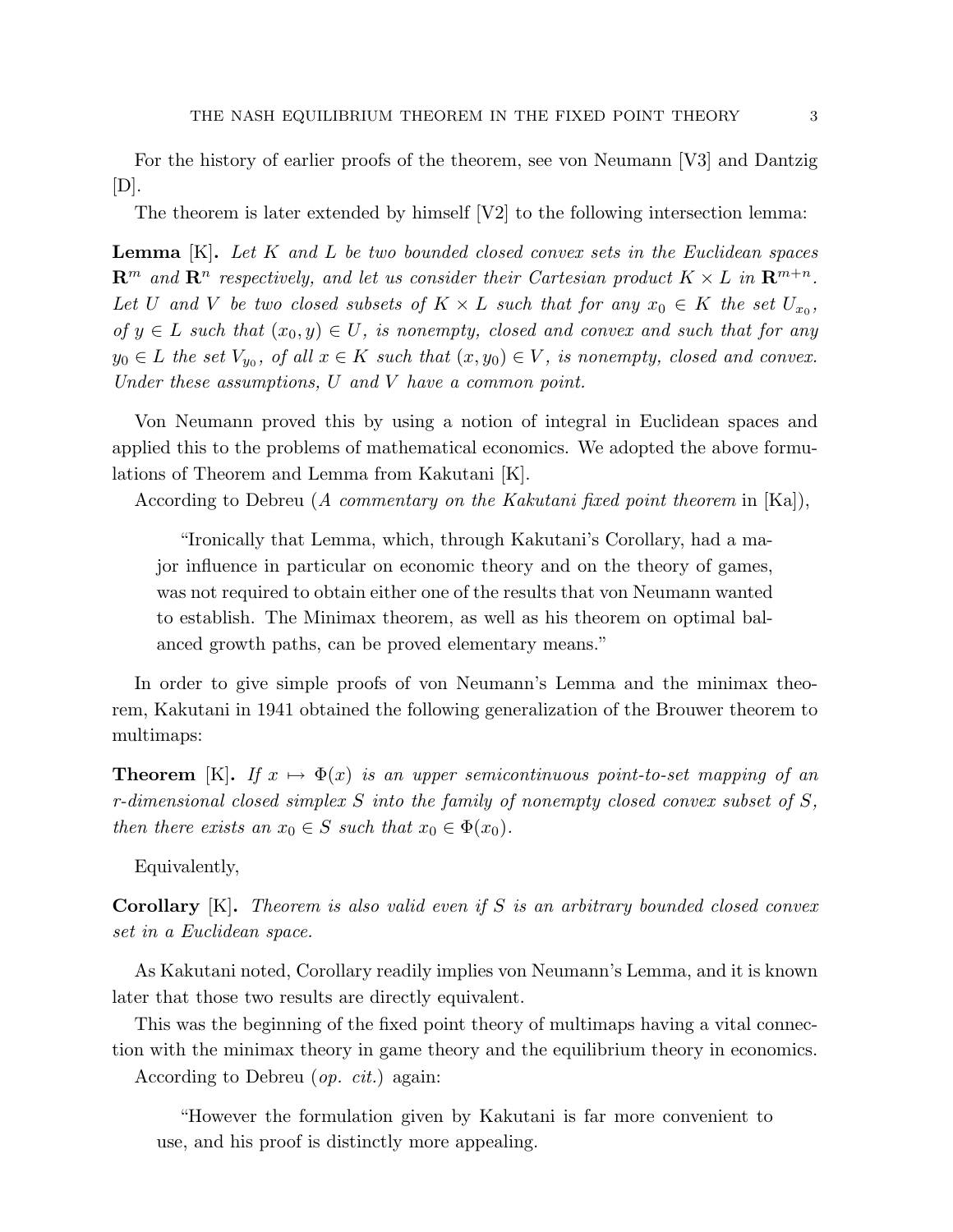One of the earliest, and most important, applications of the theorem of Kakutani was made by Nash [1950] in his proof of the existence of an equilibrium for a finite game. It was followed by several hundred applications in the theory of games and in economic theory. In the latter Kakutani's theorem has been more than three decades the main tool for proving the existence of an economic equilibrium (a recent survey by Debreu [1982] quotes some three hundred fifty instances). Other areas of applications were Mathematical Programming, Control Theory and the theory of Differential Equations."

The first remarkable one of generalizations of von Neumann's minimax theorem was the Nash theorem [N1,2] on equilibrium points of non-cooperative games. The following Nash theorem is formulated by Fan [F4, Theorem 4] :

**Theorem.** [F4] Let  $X_1, X_2, \dots, X_n$  be  $n \geq 2$  nonempty compact convex sets each in a real Hausdorff topological vector space. Let  $f_1, f_2, \cdots, f_n$  be n real-valued continuous functions defined on  $\prod_{i=1}^{n} X_i$ . If for each  $i = 1, 2, \dots, n$  and for any given point  $(x_1, \dots, x_{i-1}, x_{i+1}, \dots, x_n) \in \prod_{j \neq i} X_j$ ,  $f_i(x_1, \dots, x_{i-1}, x_i, x_{i+1}, \dots, x_n)$  is a quasiconcave function on  $X_i$ , then there exists a point  $(\widehat{x}_1, \widehat{x}_2, \dots, \widehat{x}_n) \in \Pi_{i=1}^n X_i$  such that

$$
f_i(\widehat{x}_1, \widehat{x}_2, \cdots, \widehat{x}_n) = \max_{y_i \in X_i} f_i(\widehat{x}_1, \cdots, \widehat{x}_{i-1}, y_i, \widehat{x}_{i+1}, \cdots, \widehat{x}_n) \quad (1 \le i \le n).
$$

# 3. Generalizations of Debreu's work

In 1998 [P4], an acyclic version of the social equilibrium existence theorem of Debreu [De] is obtained.

A polyhedron is a set in  $\mathbb{R}^n$  homeomorphic to a union of a finite number of compact convex sets in  $\mathbb{R}^n$ . The product of two polyhedra is a polyhedron  $[De]$ .

A nonempty topological space is said to be *acyclic* whenever its reduced homology groups over a field of coefficients vanish. The product of two acyclic spaces is acyclic by the Künneth theorem.

The following is due to Eilenberg and Montgomery [EM] or, more generally, to Begle  $[B]:$ 

**Lemma 3.1.** Let Z be an acyclic polyhedron and  $T : Z \rightarrow Z$  an acyclic map (that is, u.s.c. with acyclic values). Then T has a fixed point  $\hat{x} \in Z$ ; that is,  $\hat{x} \in T(\hat{x})$ .

Let  $\{X_i\}_{i\in I}$  be a family of sets, and let  $i \in I$  be fixed. Let

$$
X = \prod_{j \in I} X_j \quad \text{and} \quad X^i = \prod_{j \in I \setminus \{i\}} X_j.
$$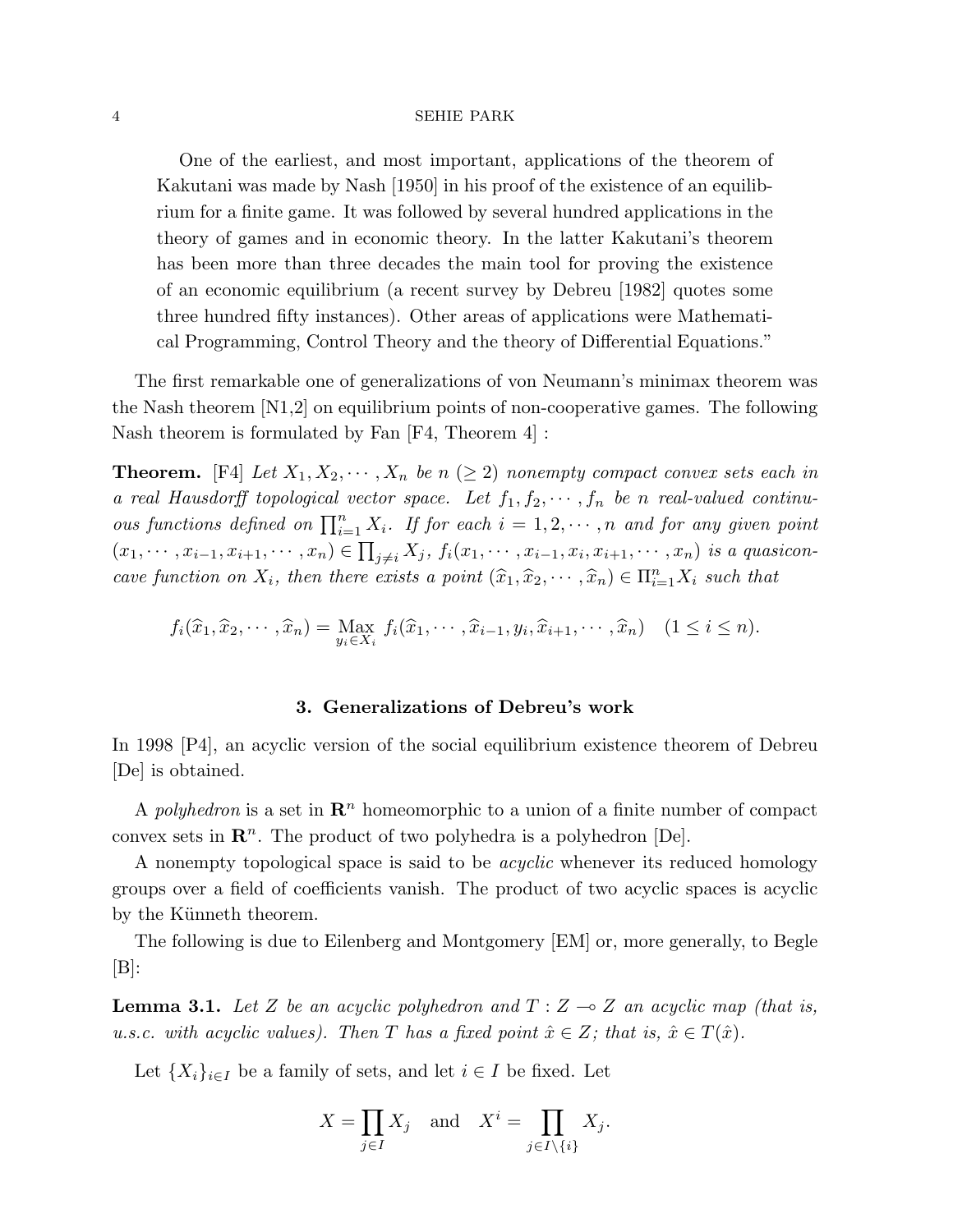If  $x^i \in X^i$  and  $j \in I \setminus \{i\}$ , let  $x_j^i$  denote the *j*th coordinate of  $x^i$ . If  $x^i \in X^i$  and  $x_i \in X_i$ , let  $[x^i, x_i] \in X$  be defined as follows: Its *i*th coordinate is  $x_i$  and, for  $j \neq i$ , its jth coordinate is  $x_j^i$ . Therefore, any  $x \in X$  can be expressed as  $x = [x^i, x_i]$  for any  $i \in I$ , where  $x^i$  denotes the projection of x onto  $X^i$ .

For  $A \subset X$ ,  $x^i \in X^i$ , and  $x_i \in X_i$ , let

$$
A(x^{i}) := \{ y_{i} \in X_{i} \mid [x^{i}, y_{i}] \in A \} \text{ and } A(x_{i}) := \{ y^{i} \in X^{i} \mid [y^{i}, x_{i}] \in A \}.
$$

The following recent result is a collectively fixed point theorem equivalent to Lemma.

**Theorem 3.2.** [P30] Let  $\{X_i\}_{i\in I}$  be an any family of acyclic polyhedra, and  $T_i: X \to$  $X_i$  an acyclic map for each  $i \in I$ . Then there exists an  $\hat{x} \in X$  such that  $\hat{x}_i \in T_i(\hat{x})$  for each  $i \in I$ .

From Theorem 3.2, we have the following extension of the social equilibrium existence theorem of Debreu [De].

**Theorem 3.3.** [P30] Let  $\{X_i\}_{i\in I}$  be a family of acyclic polyhedra,  $A_i: X^i \to X_i$  closed maps, and  $f_i, g_i : \text{Gr}(A_i) \to \overline{\mathbf{R}}$  u.s.c. functions for each  $i \in I$  such that

- (1)  $g_i(x) \leq f_i(x)$  for all  $x \in \text{Gr}(A_i)$ ;
- (2)  $\varphi_i(x^i) = \max_{y \in A_i(x^i)} g_i[x^i, y]$  is an l.s.c. function of  $x^i \in X^i$ ; and
- (3) for each  $i \in I$  and  $x^i \in X^i$ , the set

$$
M(x^{i}) := \{ x_{i} \in A_{i}(x^{i}) \mid f_{i}[x^{i}, x_{i}] \geq \varphi_{i}(x^{i}) \}
$$

is acyclic.

Then there exists an equilibrium point  $\hat{a} \in \text{Gr}(A_i)$  for all  $i \in I$ ; that is,

$$
\hat{a}_i \in A_i(\hat{a}^i) \quad and \quad f_i(\hat{a}) = \max_{a_i \in A(\hat{a}^i)} g_i[\hat{a}^i, a_i] \quad \text{for all} \quad i \in I.
$$

This is applied in [P4] to deduce acyclic versions of theorems on saddle points and minimax theorems. The following acyclic version of the Nash equilibrium theorem is given in  $[P4]$  for a finite I and in  $[P30]$  for arbitrary I:

**Corollary 3.4.** Let  $\{X_i\}_{i\in I}$  be a family of acyclic polyhedra,  $X = \prod_{i=1}^n X_i$ , and for each i,  $f_i: X \to \overline{\mathbf{R}}$  a continuous function such that

(0) for each  $x^i \in X^i$  and each  $\alpha \in \overline{\mathbf{R}}$ , the set

$$
\{x_i \in X_i \mid f_i[x^i, x_i] \ge \alpha\}
$$

is empty or acyclic.

Then there exists a point  $\hat{a} \in X$  such that

$$
f_i(\hat{a}) = \max_{y_i \in X_i} f_i[\hat{a}^i, y_i] \quad \text{for all} \quad i \in I.
$$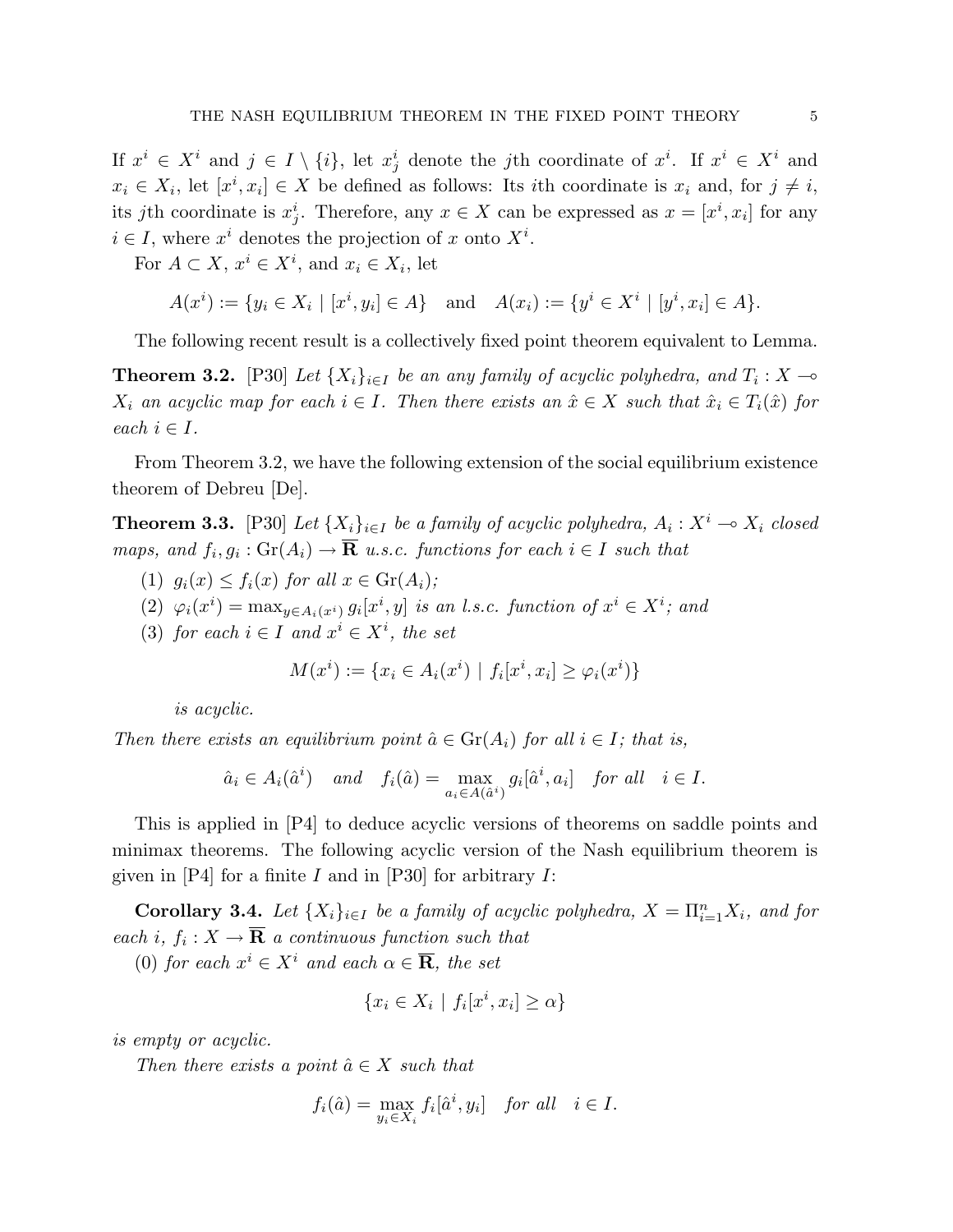## 4. From the Idzik fixed point theorem

Let E be a real Hausdorff topological vector space (in short, a t.v.s.). A set  $B \subset E$ is said to be *convexly totally bounded* (c.t.b.) whenever for every neighborhood  $V$  of  $0 \in E$ , there exist a finite subset  $\{x_i \mid i \in I\} \subset E$  and a finite family of convex sets  $\{C_i \mid i \in I\}$  such that  $C_i \subset V$  for each  $i \in I$  and  $B \subset \bigcup \{x_i + C_i \mid i \in I\}$ . See Idzik [I].

The following particular form of Idzik's theorem [I, Theorem 4.3]:

**Theorem 4.1.** [I] Let X be a nonempty convex subset of a t.v.s. E and  $T : X \rightarrow X$  a closed map with convex values. If  $\overline{T(X)}$  is a compact c.t.b. subset of X, then T has a fixed point  $x_0 \in X$ ; that is,  $x_0 \in T(x_0)$ .

Theorem 4.1 generalizes earlier results due to Zima, Rzepecki, Himmelberg, and Hadžić. For references, see [I].

As an application of the Idzik theorem, in this section, we consider a noncompact infinite optimization problem for a non-locally convex t.v.s.

From Theorem 4.1, we deduced the following:

**Theorem 4.2.** [PP] Let I be an index set, and for each  $i \in I$ ,  $X_i$  be a convex subset of a t.v.s.  $E_i$ ,  $D_i$  be a nonempty compact subsets of  $X_i$  such that  $D = \prod_{i \in I} D_i$  is a c.t.v. subset of  $E = \prod_{i \in I} E_i$ . For each  $i \in I$ , let  $f_i : X = \prod_{i \in I} X_i \to \mathbf{R}$  be a u.s.c. function, and  $S_i: X^i \longrightarrow D_i$  a closed map such that

(1) the function  $M_i$  defined on  $X^i$  by

$$
M_i(x^i) := \sup_{y \in S_i(x^i)} f_i[x^i, y] \quad \text{for} \quad x^i \in X^i
$$

is l.s.c.; and

(2) for each  $x^i \in X^i$ , the set

$$
T_i(x^i) := \{ y \in S_i(x^i) \mid f_i[x^i, y] = M_i(x^i) \}
$$

is convex.

Then there exists an  $\overline{x} \in D$  such that for each  $i \in I$ ,

$$
\overline{x}_i \in S_i(\overline{x}^i)
$$
 and  $f_i[\overline{x}^i, \overline{x}_i] = M_i(\overline{x}^i)$ .

Remarks 1. If each  $E_i$  is locally convex and each  $f_i$  and  $S_i$  are continuous, then Theorem 4.2 includes results due to Idzik, Im and Kim, and Kaczynski and Zeidan.

2. Instead of the compactness of  $S_i$ , as in Theorem 4.2, we may obtain a result for  $\Phi$ -condensing maps  $S_i$ .

From Theorem 4.2, we obtain the following infinite version of the Nash equilibrium theorem: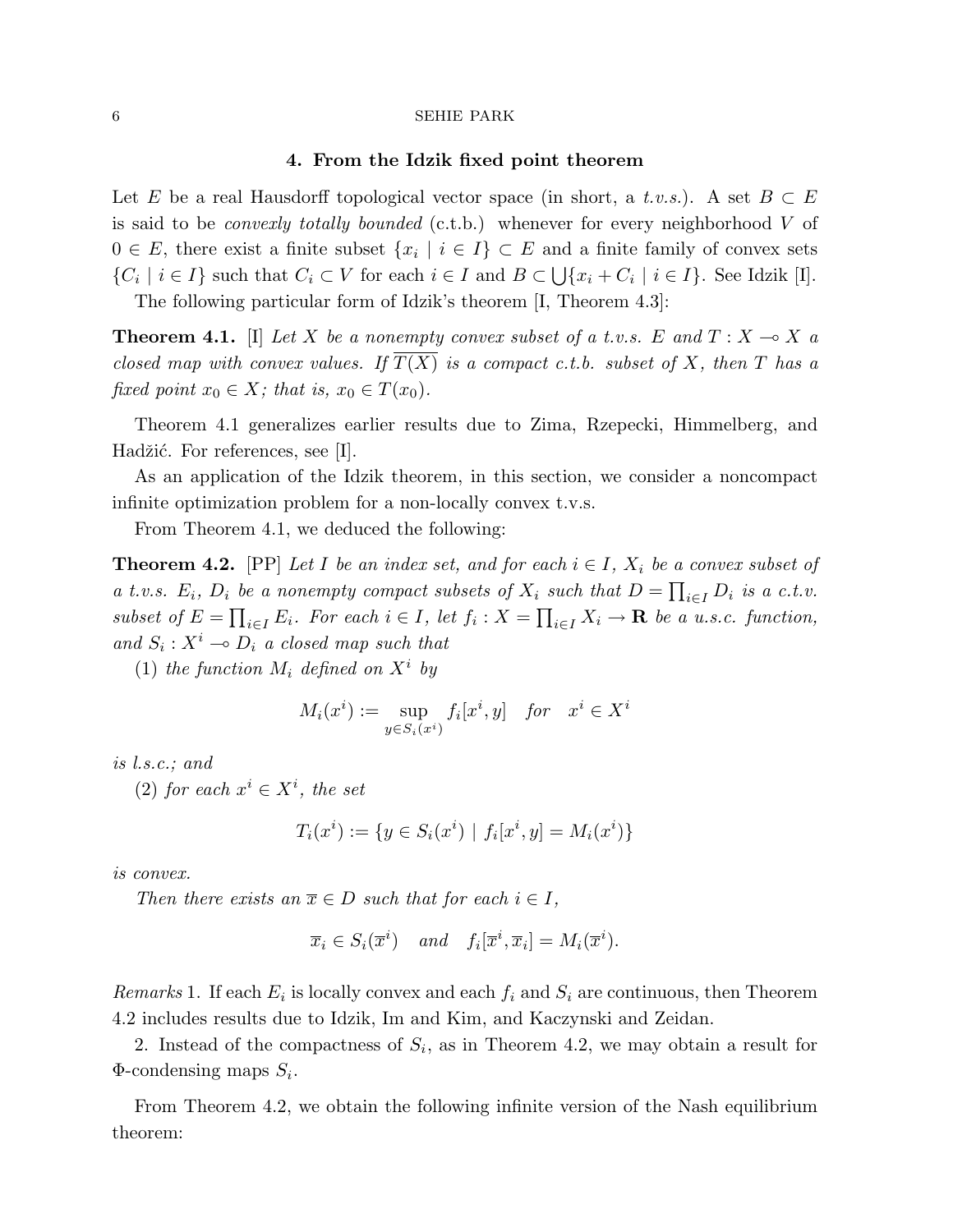**Theorem 4.3.** [PP,IP] Let I be an index set, and for each  $i \in I$ ,  $X_i$  be a nonempty compact convex subset of a t.v.s.  $E_i$  such that  $X =$  $\frac{C}{\mathbf{L}^{\mathbf{T}}}$ <sup>i</sup>∈<sup>I</sup> X<sup>i</sup> is a c.t.b. subset of Q  $E = \prod_{i \in I} E_i$ . For each  $i \in I$ , let  $f_i : X \to \mathbf{R}$  be a continuous function such that for each given point  $x^i \in X^i$ ,  $x_i \mapsto f[x^i, x_i]$  is a quasiconcave function on  $X_i$ . Then there exists an  $\overline{x} \in X$  such that

$$
f_i(\overline{x}) = f_i[\overline{x}^i, \overline{x}_i] = \max_{y_i \in X_i} f_i[\overline{x}^i, y_i] \text{ for each } i \in I.
$$

Remarks 1. Note that Ma already established Theorem 5 without assuming that X is c.t.b. A generalization of Ma's theorem was given by Idzik.

2. Nash's original theorem is the case  $E_i$  are Euclidean spaces and I is finite.

Moreover, in 1998 [IP], we considered two applications of a fixed point theorem due to Idzik [I]. First, we extended the Leray-Schauder theorem to t.v.s. which are not necessarily locally convex. As an application we derived some well-known fixed point theorems. Second, we deduced a variation of the social equilibrium existence theorem of Debreu. This was applied to results on saddle points, minimax theorems, and the Nash equilibria. These were generalizations of results of von Neumann, Kakutani, Nash, and von Neumann and Morgenstern; for the literature, see Debreu [De].

# 5. Fixed points of compositions of acyclic maps

A topological space is said to be *acyclic* if all of its reduced Cech homology groups over rationals vanish. For nonempty subsets in a topological vector space, convex  $\implies$  starshaped  $\implies$  contractible  $\implies \omega$ -connected  $\implies$  acyclic  $\implies$  connected, and not conversely in each stage.

For topological spaces X and Y, a multimap  $F : X \to Y$  is called an *acyclic map* whenever  $F$  is u.s.c. with compact acyclic values.

Let  $V(X, Y)$  be the class of all acyclic maps  $F : X \to Y$ , and  $V_c(X, Y)$  all finite compositions of acyclic maps, where the intermediate spaces are arbitrary topological spaces.

The following theorems are only few examples of our previous works; for more general results, see [P22,23].

**Theorem 5.1.** Let X be a nonempty convex subset of a locally convex Hausdorff topological vector space E and  $T \in \mathbb{V}_c(X,X)$ . If T is compact, then T has a fixed point  $x_0 \in X$ ; that is,  $x_0 \in T(x_0)$ .

A nonempty subset X of a topological vector space  $E$  is said to be *admissible* (in the sense of Klee) provided that, for every compact subset  $K$  of  $X$  and every neighborhood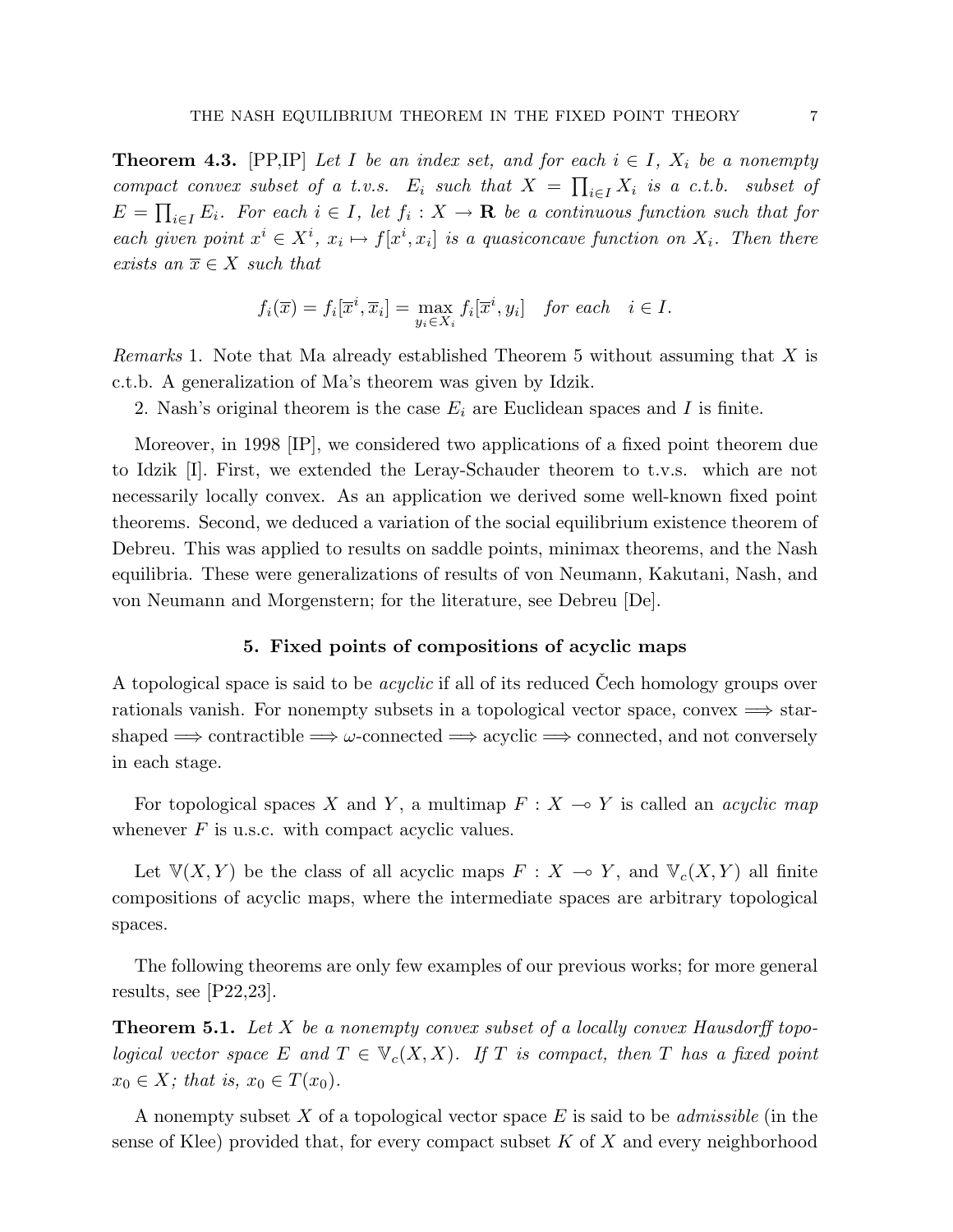V of the origin 0 of E, there exists a continuous map  $h: K \to X$  such that  $x-h(x) \in V$ for all  $x \in K$  and  $h(K)$  is contained in a finite dimensional subspace L of E.

It is well-known that every nonempty convex subset of a locally convex Hausdorff topological vector space is admissible. Other examples of admissible topological vector spaces are  $\ell^p$ ,  $L^p(0,1)$ ,  $H^p$  for  $0 < p < 1$ , and many others; see [P5,7,16,21-23] and references therein.

**Theorem 5.2.** Let  $E$  be a Hausdorff topological vector space and  $X$  an admissible convex subset of E. Then any compact map  $T \in V_c(X,X)$  has a fixed point.

A polytope  $P$  in a subset  $X$  of a t.v.s.  $E$  is a nonempty compact convex subset of  $X$ contained in a finite dimensional subspace of E.

A nonempty subset K of E is said to be Klee approximable if for any  $V \in \mathcal{V}$ , there exists a continuous function  $h: K \to E$  such that  $x - h(x) \in V$  for all  $x \in K$  and  $h(K)$ is contained in a polytope of E. Especially, for a subset  $X$  of  $E$ ,  $K$  is said to be Klee approximable *into* X whenever the range  $h(K)$  is contained in a polytope in X.

Examples of Klee approximable sets can be seen in [P17].

We define a class  $\mathfrak{B}$  of maps from a subset X of a t.v.s. E into a topological space Y as follows  $[P12,16,17]$ :

 $F \in \mathfrak{B}(X, Y) \Longleftrightarrow F : X \multimap Y$  is a map such that, for each polytope P in X and for any continuous function  $f : F(P) \to P$ , the composition  $f(F|_P) : P \to P$  has a fixed point.

We call  $\mathfrak B$  the 'better' admissible class. Recently it is known that any u.s.c. map with compact values having *trivial shape* (that is, contractible in each neighborhood) belongs to  $\mathfrak{B}(X,Y)$ . Note that the class  $\mathfrak{B}^p$  in [P16,17] should be replaced by  $\mathfrak{B}$ .

The following results appeared in our previous work [P17]:

**Theorem 5.3.** [P17, Corollary 2.3] Let X be a subset of a t.v.s. E and  $F \in \mathfrak{B}(X,X)$ a compact closed map. If  $F(X)$  is Klee approximable into X, then F has a fixed point.

# 6. For admissible sets

In 2000 [P11] and 2002 [P15], we applied Theorem 5.2 to obtain a cyclic coincidence theorem for acyclic maps, generalized von Neumann type intersection theorems, the Nash type equilibrium theorems, and the von Neumann minimax theorem.

The following examples are generalized forms of quasi-equilibrium theorem or social equilibrium existence theorems which directly imply generalizations of the Nash-Ma type equilibrium existence theorem.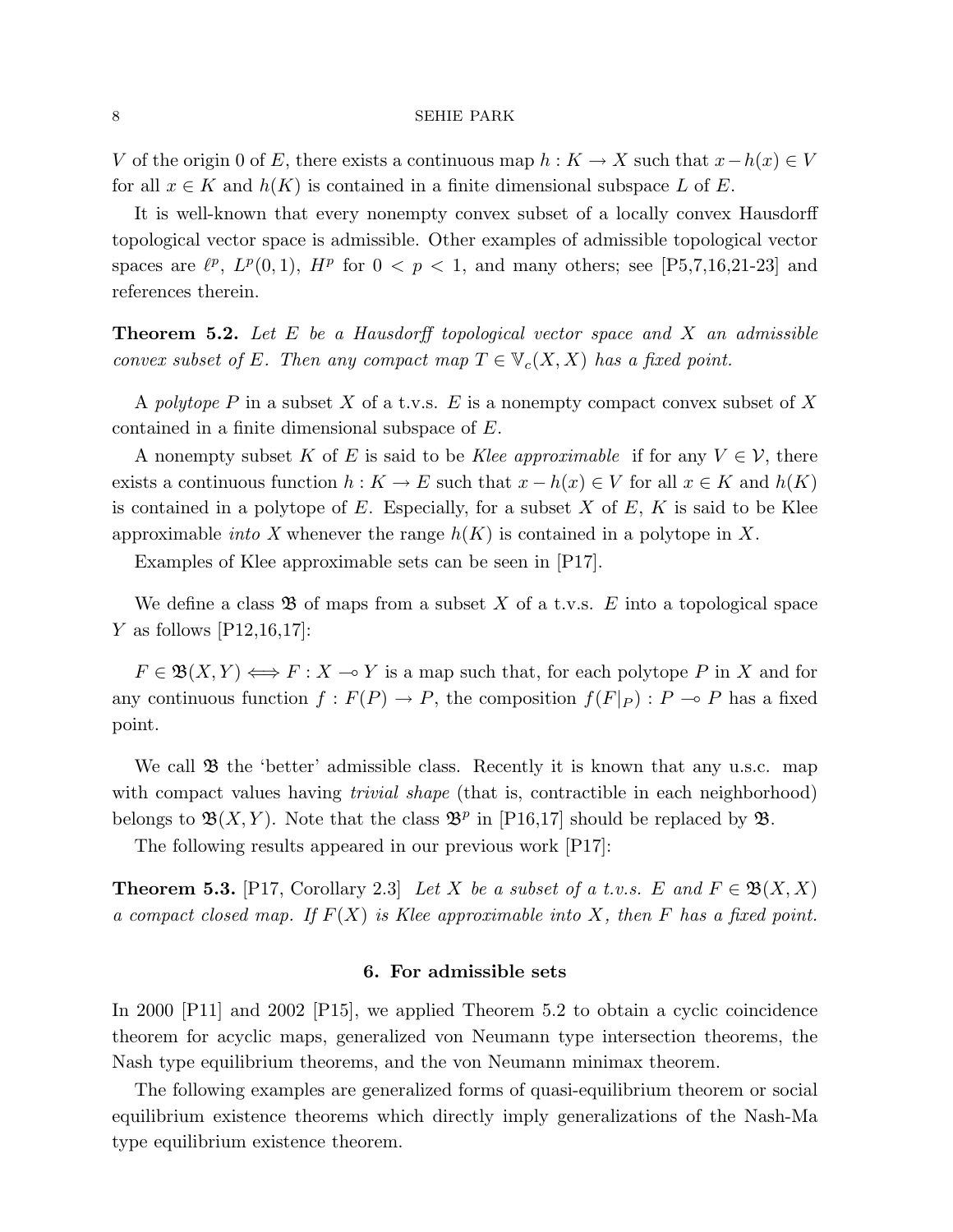**Theorem 6.1.** [P11] Let  $\{X_i\}_{i=1}^n$  be a family of convex sets, each in a t.v.s.  $E_i$ ,  $K_i$  a nonempty compact subset of  $X_i$ ,  $S_i: X \rightarrow K_i$  a closed map, and  $f_i, g_i: X =$  $X^i \times X_i \to \mathbf{R}$  u.s.c. functions for each i.

Suppose that for each i,

- (i)  $g_i(x) \leq f_i(x)$  for each  $x \in X$ ;
- (ii) the function  $M_i$  defined on X by

$$
M_i(x) := \max_{y \in S_i(x)} g_i[x^i, y] \quad \text{for} \quad x \in X
$$

is l.s.c.; and

(iii) for each  $x \in X$ , the set

$$
\{y \in S_i(x) \mid f_i[x^i, y] \ge M_i(x)\}
$$

is acyclic.

If X is admissible in  $E = \prod_{j=1}^{n} E_j$ , then there exists an  $\hat{x} \in K$  such that for each i,

 $\hat{x}_i \in S_i(\hat{x})$  and  $f_i[\hat{x}^i, \hat{x}_i] \ge g_i[\hat{x}^i, y]$  for all  $y \in S_i(\hat{x})$ .

**Theorem 6.2.** [P15] Let  $X_0$  be a topological space and  $\{X_i\}_{i=1}^n$  be a family of convex sets, each in a t.v.s.  $E_i$ . For each  $i = 0, 1, \ldots, n$ , let  $S_i : X^i \to X_i$  be a closed map with compact values, and  $f_i, g_i: X = \prod_{i=1}^n$  $\sum_{i=0}^{n} X_i \rightarrow \mathbf{R}$  u.s.c. real-valued functions.

Suppose that for each i,

- (i)  $g_i(x) \leq f_i(x)$  for each  $x \in X$ ;
- (ii) the function  $M_i: X^i \to R$  defined by

$$
M_i(x^i) := \max_{y_i \in S_i(x^i)} g_i[x^i, y_i] \quad \text{for} \quad x^i \in X^i
$$

is l.s.c.; and

(iii) for each  $x^i \in X^i$ , the set

$$
\{x_i \in S_i(x^i) \mid f_i[x^i, x_i] \ge M_i(x^i)\}
$$

is acyclic.

If  $X^0$  is admissible in  $E^0 = \Pi_{j=1}^n E_j$  and if all the maps  $S_i$  are compact except possibly  $S_n$  and  $S_n$  is u.s.c., then there exists an equilibrium point  $\hat{x} \in X$ ; that is,

$$
\hat{x}_i \in S_i(\hat{x}^i) \quad and \quad f_i(\hat{x}) \ge \max_{y_i \in S_i(x^i)} g_i[\hat{x}^i, y] \quad \text{for all} \quad i \in Z_{n+1}.
$$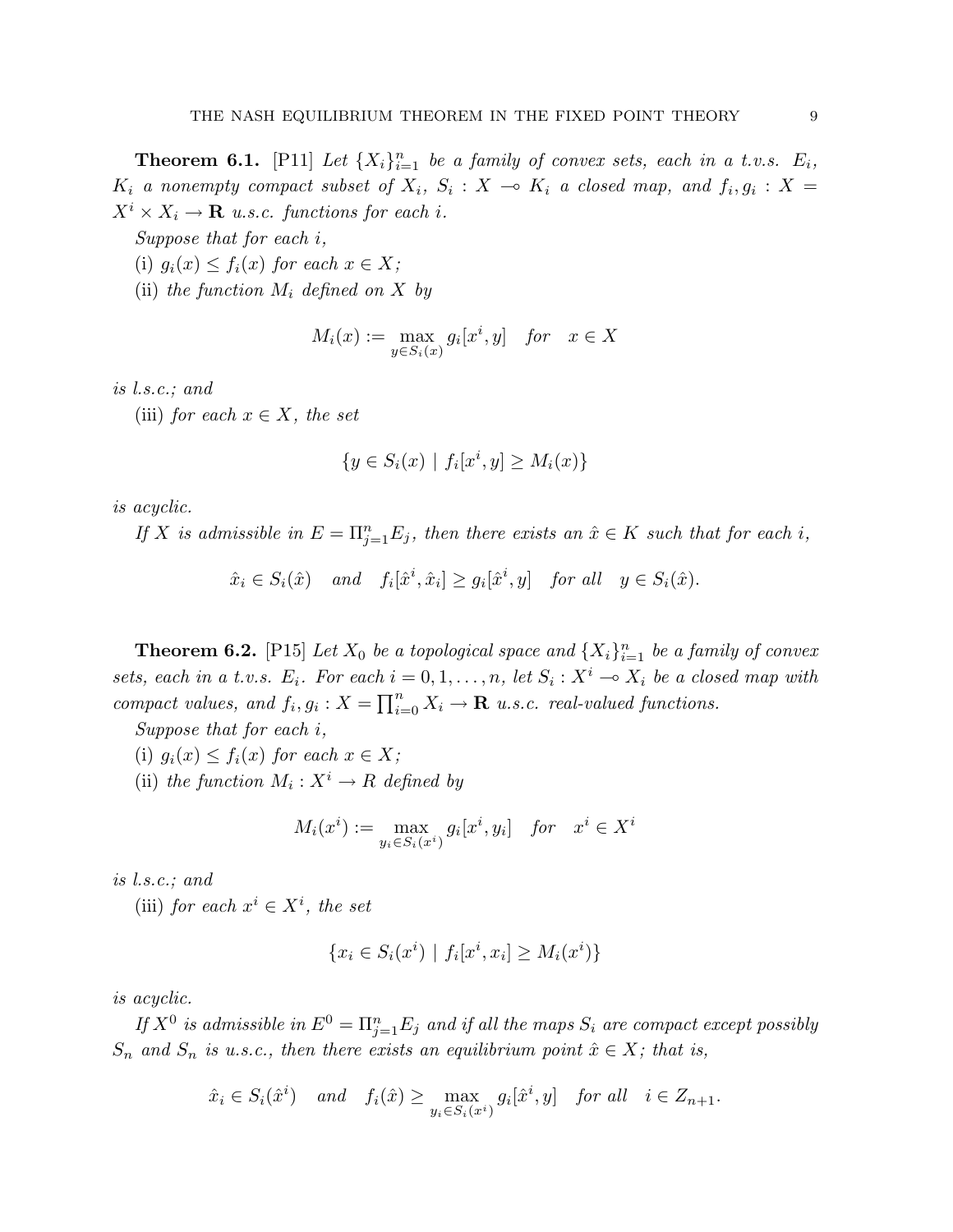#### 7. For Klee approximable sets

In 2008 [P21], we deduce some collectively fixed point theorems for families of maps and, then, various von Neumann type intersection theorems.

**Theorem 7.1.** [P21] Let  ${E_i}_{i=1}^n$  be a family of t.v.s. For each i, let  $X_i$  be a subset of  $E_i$ ,  $K_i$  a nonempty compact subset of  $X_i$ , and  $F_i: X \to K_i$  a closed map with acyclic values (resp., values of trivial shape). If  $K := \prod_{i=1}^n K_i$  is Klee approximable into X, then there exists an  $\overline{x} = (\overline{x_i})_{i=1}^n \in X$  such that  $\overline{x_i} \in F_i(\overline{x})$  for each i.

From Theorem 7.1, we obtain the following von Neumann type intersection theorem:

**Theorem 7.2.** [P21] Let  $\{X_i\}_{i=1}^n$  be a family of sets, each in a t.v.s.  $E_i$ ,  $K_i$  a nonempty compact subset of  $X_i$ , and  $A_i$  a closed subset of X such that  $A_i(x^i)$  is an acyclic subset of  $K_i$  for each  $x^i \in X^i$ , where  $1 \leq i \leq n$ . If X is an almost convex admissible subset of  $E, \text{ then } \bigcap_{j=1}^{n} A_j \neq \emptyset.$ 

Similarly, we can obtain a more general result than Theorem 7.2 as follows:

**Theorem 7.2.'** [P21] Let I be any index set,  $\{X_i\}_{i\in I}$  a family of sets, each in a t.v.s.  $E_i$ ,  $K_i$  a nonempty compact subset of  $X_i$ , and  $A_i$  a closed subset of X for each  $i \in I$ . Suppose that for each  $x^i \in X^i$ ,  $A_i(x^i)$  is a convex subset of  $K_i$  except a finite number of i's for which  $A_i(x^i)$  is an acyclic subset of  $K_i$ . If X is an almost convex admissible subset of E, then  $\bigcap_{j\in I} A_j \neq \emptyset$ .

Remark. If  $I = \{1,2\}$ ,  $E_i$  are Euclidean,  $X_i = K_i$ , and  $A_i(x^i)$  are nonempty and convex, then Theorem  $7.2$  or  $4.2'$  reduces to the intersection lemma of von Neumann [V2].

We have another intersection theorem:

**Theorem 7.3.** [P21] Let  $X_0$  be a topological space and  $\{X_i\}_{i=1}^n$  a family of sets, each in a t.v.s.  $E_i$ . For each  $i = 0, 1, 2, \dots, n$ , let  $K_i$  be a nonempty subset of  $X_i$  which is compact except possibly  $K_n$  and  $F_i \in V_c(X^i, X_i)$ . If  $K^0$  is Klee approximable into  $X^0$ , then  $\bigcap_{i=0}^n \text{Gr}(F_i) \neq \emptyset$ .

Remarks. 1. In case when each  $X_i$  is convex for  $i \geq 1$  and  $X^0$  is admissible in  $E^0$ , Theorem 7.3 reduces to [P15, Theorem 4].

2. Particular forms of Theorem 7.3 were given by von Neumann, Fan, Lassonde, Chang, and Park; see [P15]. The following is one of them:

**Corollary 7.4.** Let X be a topological space, Y a subset in a t.v.s. E, and  $F \in \mathbb{V}_c(X, Y)$ and  $G \in V_c(Y, X)$ . If F is compact and  $F(X)$  is Klee approximable into Y, then  $\mathrm{Gr}(F)\cap\mathrm{Gr}(G)\neq\emptyset.$ 

From Corollary 7.4, we have the following: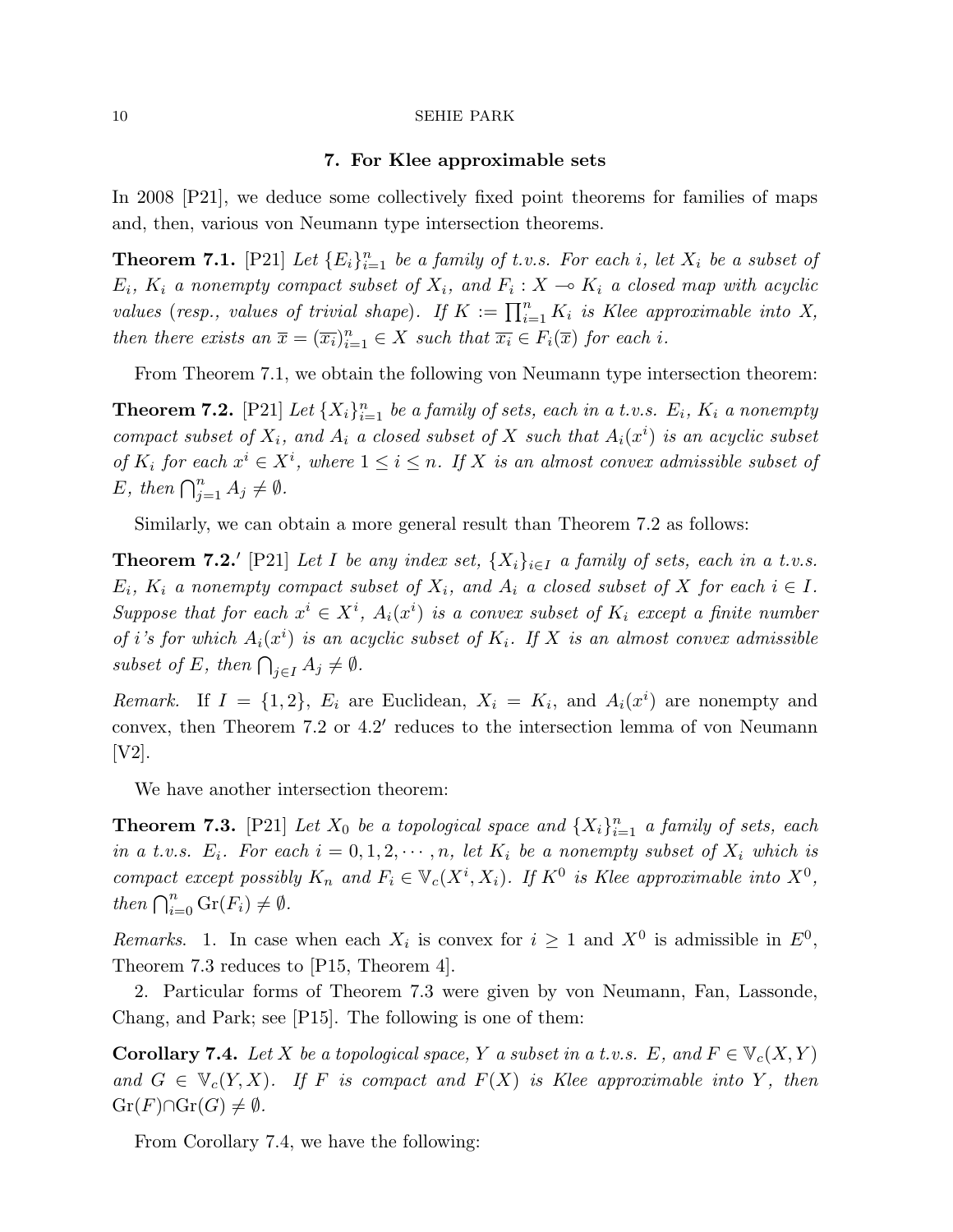**Corollary 7.5.** Let X be a topological space and Y a compact subset of a t.v.s. E. Let A and B be two closed subsets of  $X \times Y$  such that

(1) for each  $x \in X$ ,  $A(x) := \{y \in Y \mid (x, y) \in A\}$  is acyclic; and

(2) for each  $y \in Y$ ,  $B(y) := \{x \in X \mid (x, y) \in B\}$  is acyclic.

If  $A(X) := \bigcup \{A(x) \mid x \in X\}$  is Klee approximable into Y, then  $A \cap B \neq \emptyset$ .

Remarks. 1. If Y is an admissible, compact, and almost convex subset of E, then  $A(X)$ is Klee approximable into Y. Especially, for the particular case when  $X$  is compact and Y is convex, Corollary 7.5 was obtained in [P11].

2. For other particular forms of Corollary 7.5, see [P11].

From Theorem 7.3, we deduce the following generalized form of the quasi-equilibrium theorem or the social equilibrium existence theorem in the sense of Debreu [De]:

**Theorem 7.6.** [P21] Let  $X_0$  be a topological space, and  $\{X_i\}_{i=1}^n$  a family of sets, each in a t.v.s.  $E_i$ . For  $i = 0, 1, \dots, n$ , let  $K_i$  be a nonempty subset of  $X_i$  which is compact except possibly  $K_n$ ,  $S_i: X^i \to K_i$  be a closed map with compact values, and  $f_i, g_i: X = X^i \times X_i \rightarrow \mathbf{R}$  u.s.c. real functions.

Suppose that for each  $i = 0, 1, \dots, n$ ,

(i)  $g_i(x) \leq f_i(x)$  for each  $x \in X$ ;

(ii) the real function  $M_i: X^i \to \mathbf{R}$  defined by

$$
M_i(x^i) := \max_{y_i \in S_i(x^i)} g_i[x^i, y_i] \quad for \quad x^i \in X^i
$$

is l.s.c.; and

(iii) for each  $x^i \in X^i$ , the set

$$
\{y_i \in S_i(x^i) \mid f_i[x^i, y_i] \ge M_i(x^i)\}
$$

is acyclic.

If  $K^0$  is Klee approximable into  $X^0$  and if  $S_n$  is u.s.c., then there exists an equilibrium point  $\hat{x} \in X$ ; that is,,

$$
\hat{x}_i \in S_i(\hat{x}^i) \quad and \quad f_i[\hat{x}^i, \hat{x}_i] \ge \max_{y_i \in S_i(x^i)} g_i[x^i, y_i] \quad \text{for each} \quad i \in Z_{n+1}.
$$

Therefore, from Theorem 7.6, we have the following particular form:

**Theorem 7.7.** [P21] Let  $X_0$  be a topological space, and  $\{X_i\}_{i=1}^n$  a family of sets, each in a t.v.s.  $E_i$ . For  $i = 0, 1, \dots, n$ , let  $K_i$  be a nonempty subset of  $X_i$  which is compact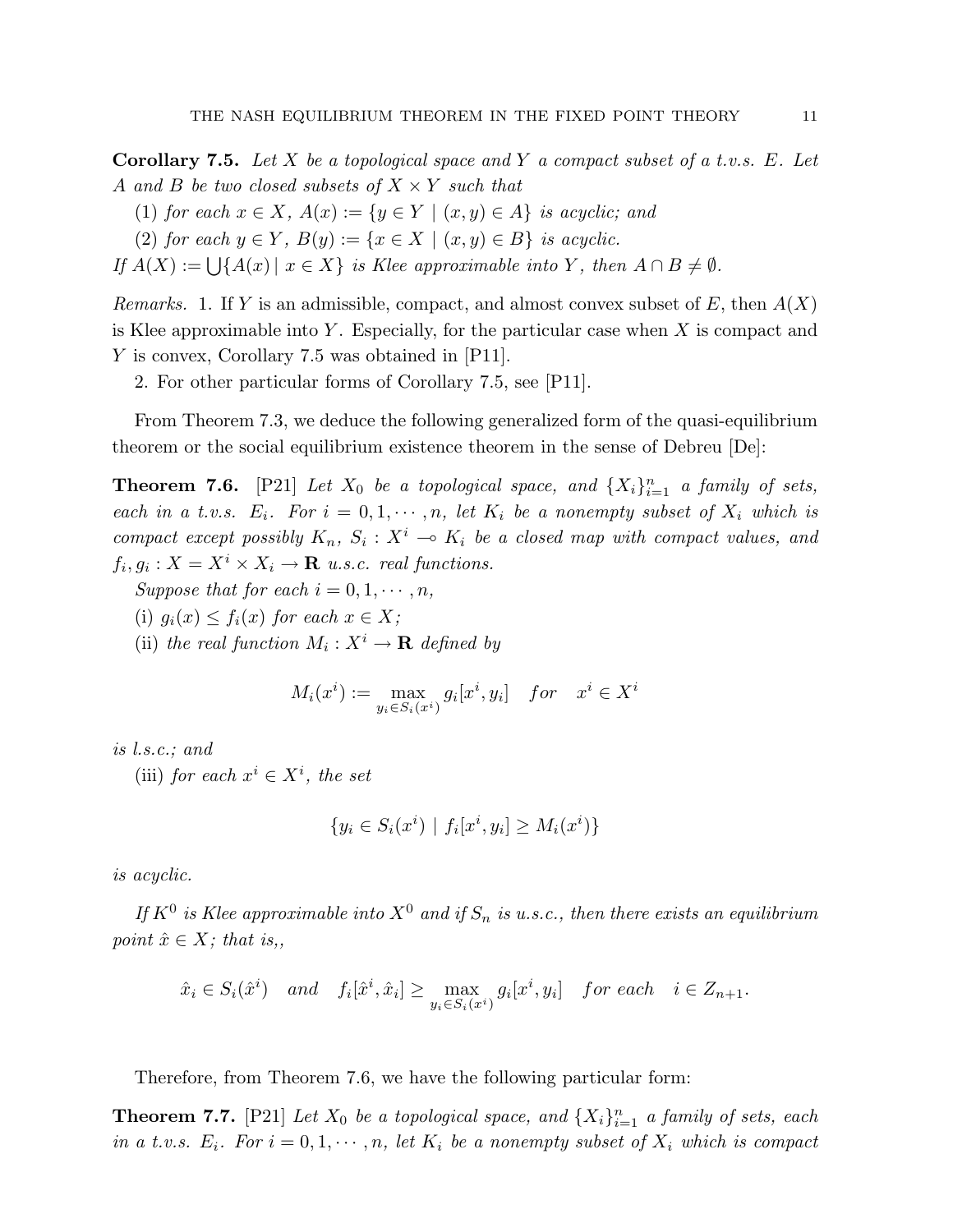except possibly  $K_n$ ,  $S_i: X^i \to K_i$  be a continuous multimap with compact values, and  $f_i: X = X^i \times X_i \rightarrow \mathbf{R}$  a continuous real function.

Suppose that for each  $i = 0, 1, \dots, n$ , the following holds:

(0) for each  $x^i \in X^i$  and each  $\alpha \in \mathbf{R}$ , the set

$$
\{x_i \in S_i(x^i) \mid f_i[x^i, x_i] \ge \alpha\}
$$

is empty or acyclic.

If  $K^0$  is Klee approximable into  $X^0$ , there exists an equilibrium point  $\hat{x} \in X$ .

Remarks. 1. If each  $X_i$  is convex and if X is admissible in E, then Theorem 7.7 reduces to [P21, Theorem 6].

2. For other particular forms of Theorems 7.6 and 7.7, see [P11,15].

The following generalizes the Nash theorem:

**Corollary 7.8.** [P21] Let  $X_0$  be a compact topological space, and  $\{X_i\}_{i=1}^n$  a family of convex sets, each in a t.v.s.  $E_i$ , such that each  $X_i$  is compact except  $X_n$ . For  $i = 0, 1, \dots, n$ , let  $f_i: X = X^i \times X_i \to \mathbf{R}$  be a continuous real function such that (1) for each  $x^i \in X^i$  and each  $\alpha \in \mathbf{R}$ , the set

$$
\{x_i \in X_i \mid f_i[x^i, x_i] \ge \alpha\}
$$

is empty or acyclic.

If  $X^0$  is admissible, then there exists an equilibrium point  $\hat{x} \in X$ ; that is,

$$
f_i(\hat{x}) = \max_{y_i \in X_i} f_i[\hat{x}^i, y_i] \quad \text{for all} \quad i \in \mathbf{Z}_{n+1}.
$$

Remarks. 1. This slightly extends [P11, Theorem 7].

2. If all  $X_i$  are compact convex subsets of Euclidean spaces and if  $x_i \mapsto f_i[x^i, x_i]$  is quasiconcave for each  $x^i \in X^i$ , then Corollary 7.8 reduces to Nash [N2, Theorem].

From Corollaries 7.5 or 7.8, we have the following von Neumann type minimax theorem:

**Theorem 7.9.** [P21] Let X be a compact space and Y an admissible compact convex subset of a t.v.s., and  $f: X \times Y \to \mathbf{R}$  a continuous real function. Suppose that for each  $x_0 \in X$  and  $y_0 \in Y$ , the sets

$$
\{x \in X \mid f(x, y_0) = \max_{\zeta \in X} f(\zeta, y_0)\}
$$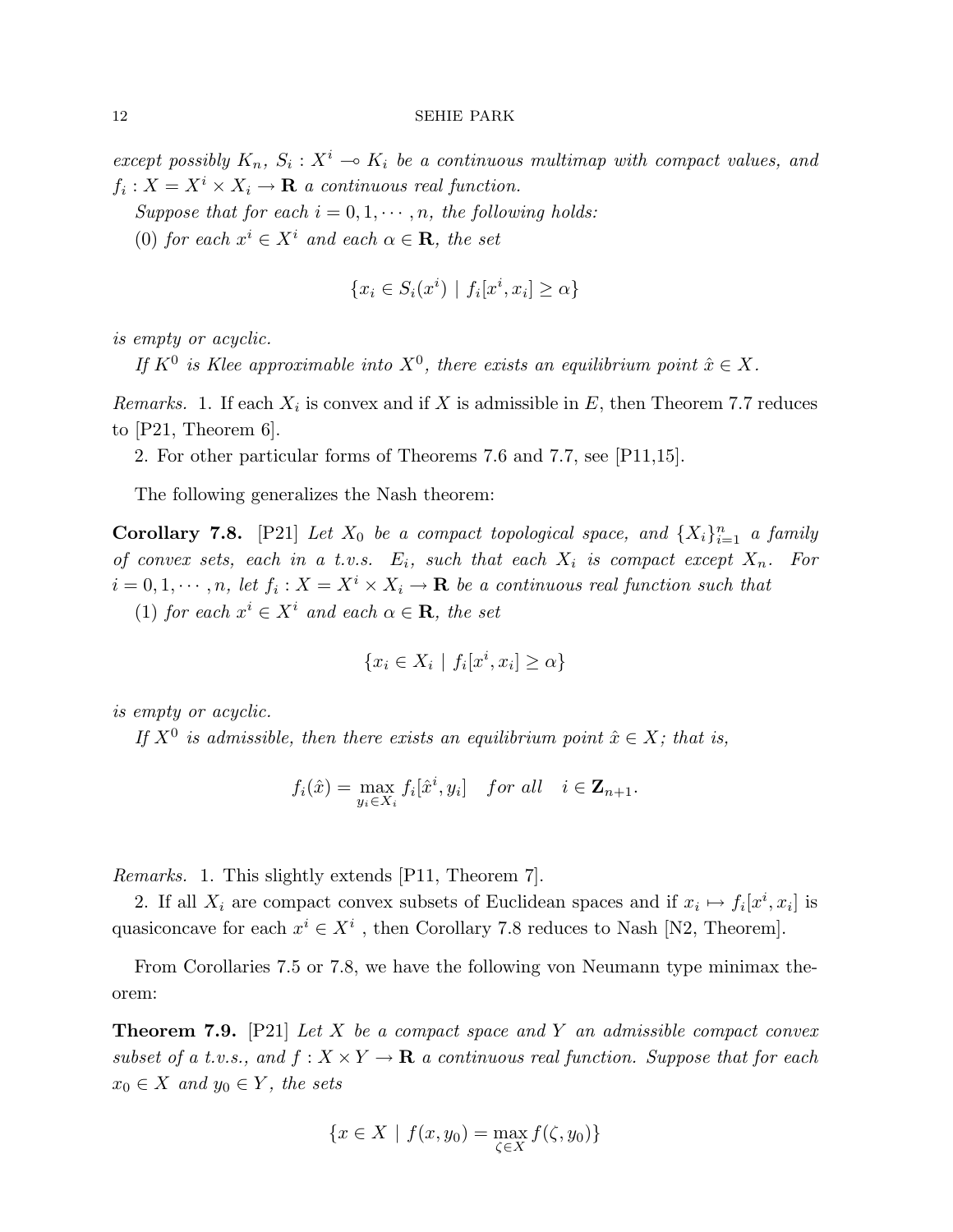and

$$
\{y \in Y \mid f(x_0, y) = \min_{\eta \in Y} f(x_0, \eta)\}
$$

are acyclic. Then

(1) f has a saddle point  $(x_0, y_0) \in X \times Y$ ; that is,

$$
\min_{\eta \in Y} f(x_0, y) = f(x_0, y_0) = \max_{\zeta \in X} f(\zeta, y_0).
$$

(2) We have the minimax inequality

$$
\max_{x \in X} \min_{y \in Y} f(x, y) = \min_{y \in Y} \max_{x \in X} f(x, y).
$$

Remarks. 1. Theorem 7.9 includes [P11, Theorem 4] and [P15, Corollary 6.2], where some particular forms were noted.

2. For Euclidean spaces or locally convex t.v.s., if acyclicity is replaced by convexity, then Theorem 7.9 reduces to the von Neumann minimax theorem  $|V2|$  or Fan  $|F1|$ , Theorem 3], resp.

The following generalization of the von Neumann minimax theorem is a simple consequence of Corollary 7.5 or Theorem 7.9:

**Theorem 7.10.** Let  $X, Y$ , and f be the same as in Theorem 7.9. Suppose that

(1) for every  $x \in X$  and  $\alpha \in \mathbf{R}$ ,  $\{y \in Y \mid f(x, y) \leq \alpha\}$  is acyclic; and (2) for every  $y \in Y$  and  $\beta \in \mathbf{R}$ ,  $\{x \in X \mid f(x, y) \geq \beta\}$  is acyclic. Then we have

$$
\max_{x \in X} \min_{y \in Y} f(x, y) = \min_{y \in Y} \max_{x \in X} f(x, y).
$$

## 8. Existence of pure-strategy Nash equilibrium

In this section, we introduce the contents of a recent work [P31]. The concept of generalized convex spaces is well known:

A generalized convex space or a G-convex space  $(X, D; \Gamma)$  consists of a topological space X and a nonempty set D such that for each  $A \in \langle D \rangle$  with the cardinality  $|A| =$  $n+1$ , there exist a subset  $\Gamma(A)$  of X and a continuous function  $\phi_A : \Delta_n \to \Gamma(A)$  such that  $J \in \langle A \rangle$  implies  $\phi_A(\Delta_J) \subset \Gamma(J)$ .

Here,  $\langle D \rangle$  denotes the set of all nonempty finite subsets of D,  $\Delta_n$  the standard nsimplex with vertices  $\{e_i\}_{i=0}^n$ , and  $\Delta_J$  the face of  $\Delta_n$  corresponding to  $J \in \langle A \rangle$ ; that is,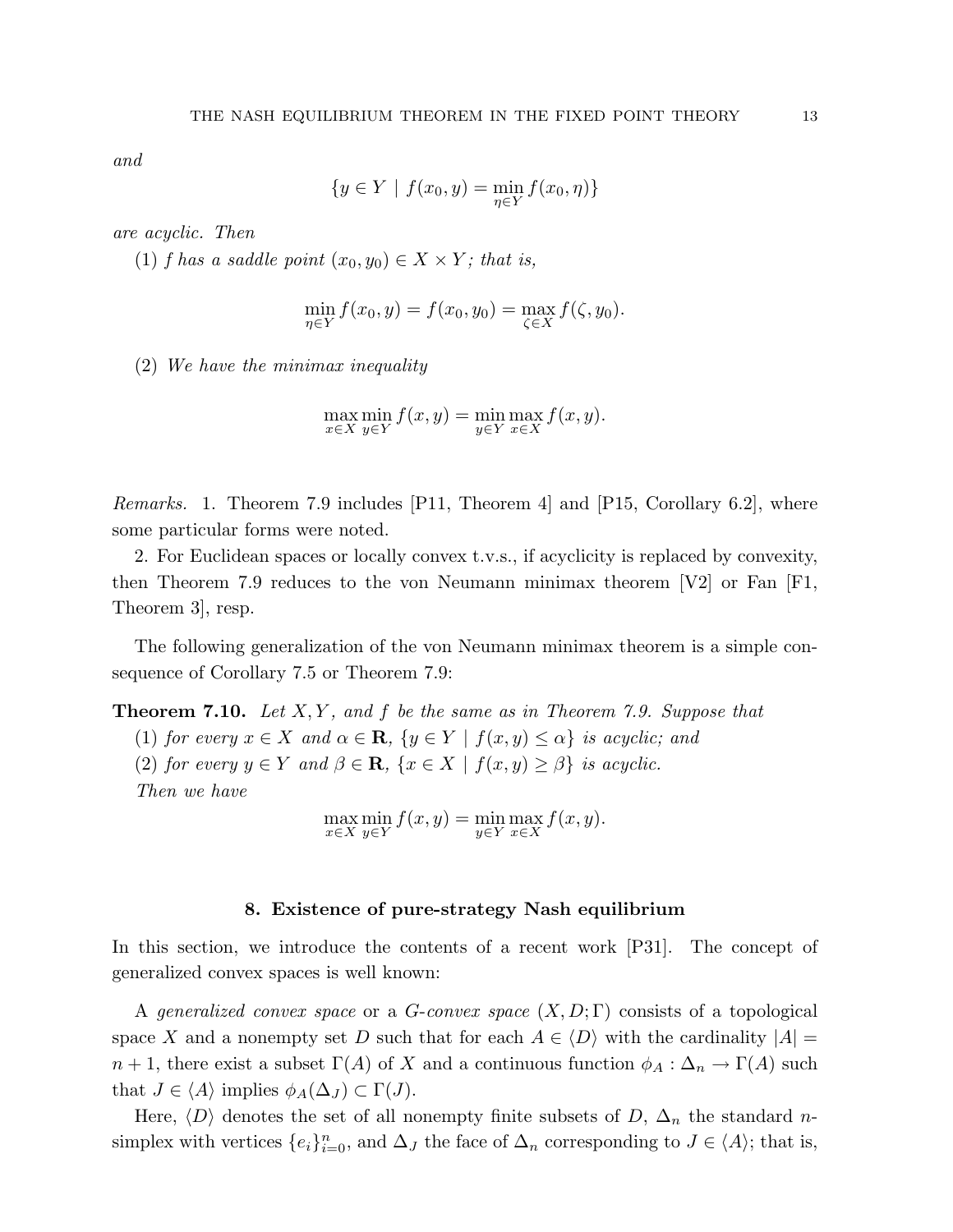if  $A = \{a_0, a_1, \ldots, a_n\}$  and  $J = \{a_{i_0}, a_{i_1}, \ldots, a_{i_k}\} \subset A$ , then  $\Delta_J = \text{co}\{e_{i_0}, e_{i_1}, \ldots, e_{i_k}\}.$ We may write  $\Gamma_A = \Gamma(A)$ .

We follow [Lu]. Let  $I := \{1, \ldots, n\}$  be a set of players. A non-cooperative *n*-person game of normal form is an ordered  $2n$ -tuple  $\Lambda := \{X_1, \ldots, X_n; u_1, \ldots, u_n\}$ , where the nonempty set  $X_i$  is the *i*th player's pure strategy space and  $u_i : X := \prod_{i=1}^n X_i \to \mathbb{R}$ is the *i*th player's payoff function. A point of  $X_i$  is called a strategy of the *i*th player. Let  $X_{-i} := \prod_{j \in I \setminus \{i\}} X_j$  and denote by x and  $x_{-i}$  an element of X and  $X_{-i}$ , resp. A strategy *n*-tuple  $(x_1^*, \ldots, x_n^*)$  is called a *Nash equilibrium for the game* if the following inequality system holds:

$$
u_i(x_i^*, x_{-i}^*) \ge u_i(y_i, x_{-i}^*)
$$
 for all  $y_i \in X_i$  and  $i \in I$ .

As usual, we define an aggregate payoff function  $U: X \times X \to \mathbb{R}$  as follows:

$$
U(x,y) := \sum_{i=1}^{n} [u_i(y_i, x_{-i}) - u_i(x)] \text{ for any } x = (x_i, x_{-i}), y = (y_i, y_{-i}) \in X.
$$

The following is given in [Lu, Proposition 1]:

**Lemma 8.1.** Let  $\Lambda$  be a non-cooperative game, K a nonempty subset of X, and  $x^* =$  ${x_1^*, \ldots, x_n^*} \in K$ . Then the following are equivalent:

- (a)  $x^*$  is a Nash equilibrium;
- (b)  $\forall i \in I, \ \forall y_i \in X_i, \ \ u_i(x_i^*, x_{-i}^*) \geq u_i(y_i, x_{-i}^*)$ ;
- (c)  $\forall y \in X, \ U(x^*, y) \leq 0.$

Note that (c) implies  $U(x^*, y) \leq 0$  for all  $y \in D \subset X$ .

Now we have our main result:

**Theorem 8.2.** Let  $I = \{1, \ldots, n\}$  be a set of players, K a nonempty compact subset of a Hausdorff product  $G$ -convex space  $(X, D; \Gamma) = \prod_{i=1}^{n} (X_i, D_i; \Gamma_i)$  and  $\Lambda$  a non-cooperative game. Suppose that

(i) the function  $U: X \times X \to \mathbf{R}$  satisfies that

$$
\{(x, y) \in X \times X \mid U(x, y) > 0\}
$$

is open;

(ii) for each  $x \in K$ ,  $\{y \in X \mid U(x,y) > 0\}$  is  $\Gamma$ -convex [that is,  $M \in \{y \in$  $D \mid U(x, y) > 0$ } implies  $\Gamma_M \subset \{y \in X \mid U(x, y) > 0\}$ ;

(iii) for each  $y \in X$ , the set  $\{x \in K \mid U(x, y) \leq 0\}$  is acyclic.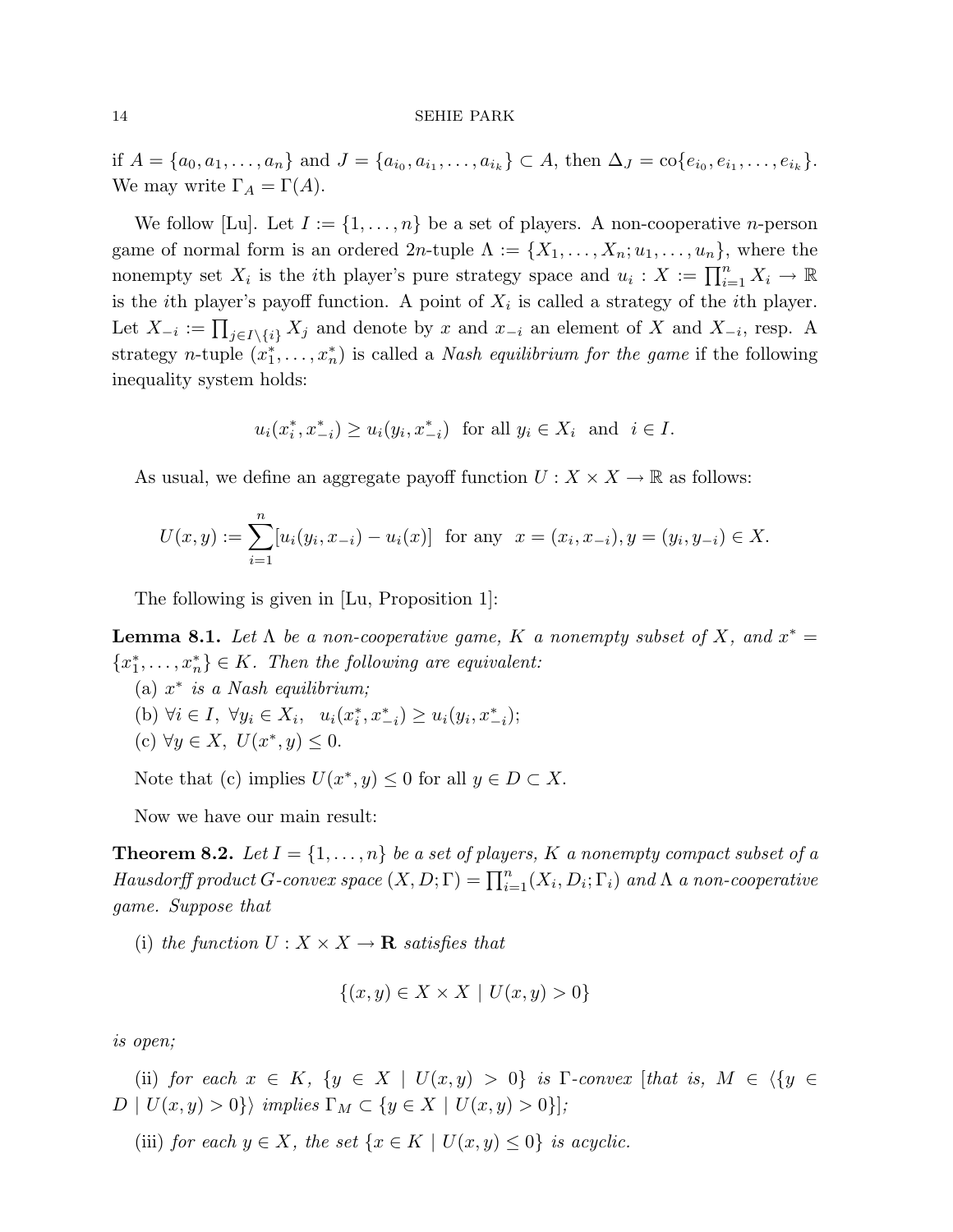Then there exists a point  $x^* \in K$  such that  $x^*$  is an equilibrium point for the noncooperative game.

Note that condition (i) can be replaced by the following:

(i)' the function  $U(x, y)$  is lower semicontinuous on  $X \times X$ .

In this case, when  $X = D$  is a topological vector space, Theorem 8.2 reduces to [Lu, Theorem 1].

# 9. Historical remarks

John von Neumann's 1928 minimax theorem [N1] and 1937 intersection lemma [N2] have numerous generalizations and applications. Kakutani's 1941 fixed point theorem [K] was to give simple proofs of the above-mentioned results. In 1950, John Nash [N1,2] obtained his equilibrium theorem based on the Brouwer or Kakutani fixed point theorem.

In the 1950's, Kakutani's theorem was extended to Banach spaces by Bohnenblust and Karlin [BK] and to locally convex Hausdorff topological vector spaces by Fan [F1] and Glicksberg [G]. These extensions were mainly used to generalize the von Neumann intersection lemma and the Nash equilibrium theorem. Further generalizations were followed by Ma [M] and others. For the literature, see [P6] and references therein.

An upper semicontinuous (u.s.c.) multimaps with nonempty compact convex values is called a Kakutani map. The Fan-Glicksberg theorem was extended by Himmelberg [H] in 1972 for compact Kakutani maps instead of assuming compactness of domains. In 1988, Idzik [I] extended the Himmelberg theorem to convexly totally bounded sets instead of convex subsets in locally convex t.v.s. This result is applied in [P3,PP,IP] to various problems. In 1990, Lassonde [L2] extended the Himmelberg theorem to multimaps factorizable by Kakutani maps through convex sets in Hausdorff topological vector spaces. Moreover, Lassonde applied his theorem to game theory and obtained a von Neumann type intersection theorem for finite number of sets and a Nash type equilibrium theorem comparable to Debreu's social equilibrium existence theorem [De].

On the other hand, in 1946, the Kakutani fixed point theorem was extended for acyclic maps by Eilenberg and Montgomery [EM]. Moreover, the Kakutani theorem was known to be included in the extensions, due to Eilenberg and Montgomery [EM] or Begle [B], of Lefschetz's fixed point theorem to u.s.c. multimaps of a compact *lc*-space into the family of its nonempty compact acyclic subsets. This result was applied by Park [P4] to give acyclic versions of the social equilibrium existence theorem due to Debreu [De], saddle point theorems, minimax theorems, and the Nash equilibrium theorem.

Moreover, Park [P1,2,4,15-17,21,22] obtained a sequence of fixed point theorems for various classes of multimaps (including compact compositions of acyclic maps) defined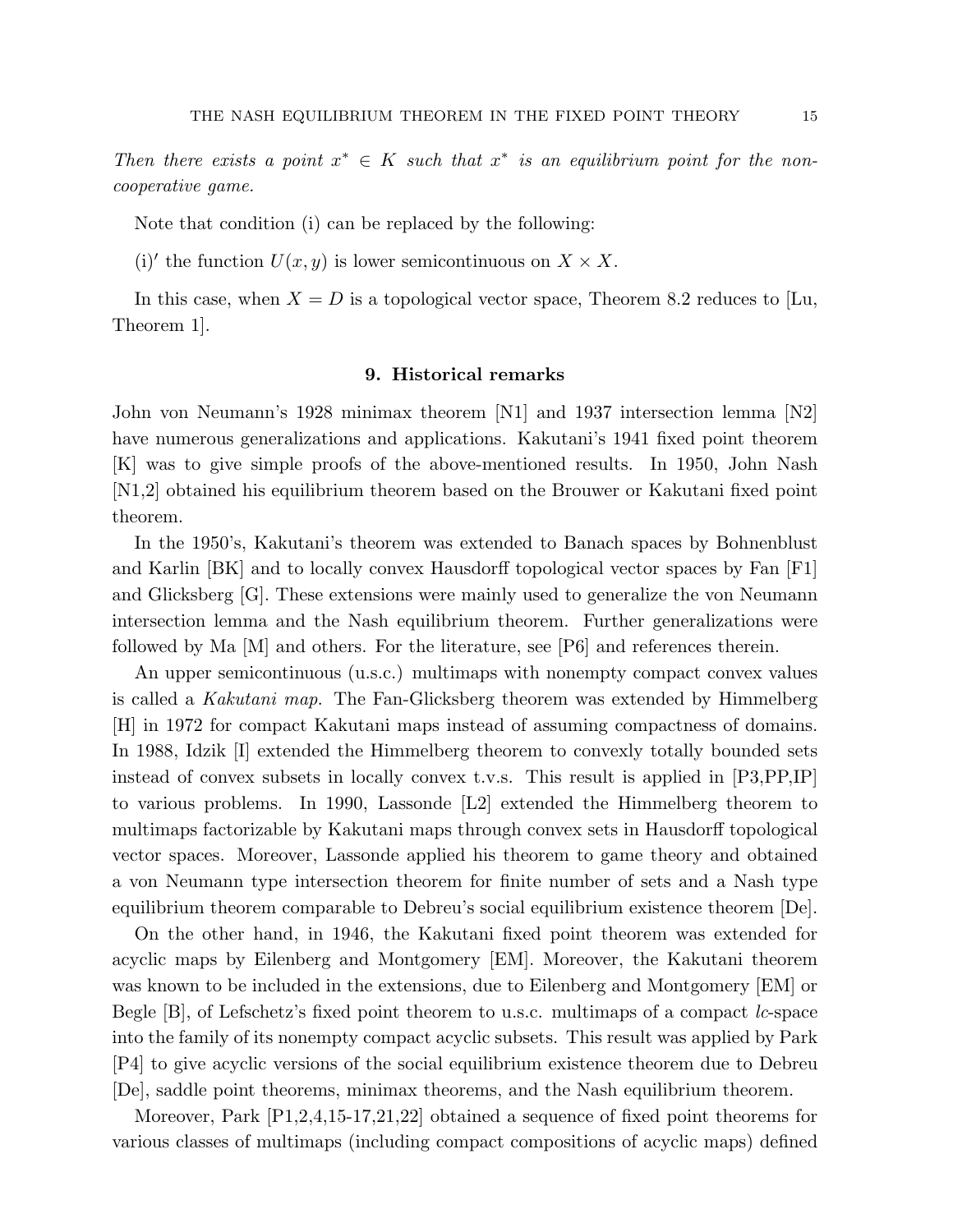on very general subsets (including Klee approximable subsets) of topological vector spaces. Especially, our cyclic coincidence theorem for acyclic maps were applied to generalized von Neumann type intersection theorems, the Nash type equilibrium theorems, the von Neumann minimax theorems, and many other results; see [P26].

Finally, recall that there are several thousand published works on the KKM theory and fixed point theory and we can cover only a part of them. For the more historical background for the related fixed point theory and for the more involved or related results in this paper, see the references of [P7,22,23,26,28,29] and the literature therein.

# **REFERENCES**

- [B] E. G. Begle, A fixed point theorem, Ann. Math. **51** (1950), 544–550.
- [BK] H.F. Bohnenblust and S. Karlin, On a theorem of Ville, Contributions to the Theory of Games, Ann. of Math. Studies 24, 155–160, Princeton Univ. Press, 1950.
- [BH] W. Briec and C. Horvath, Nash points, Ky Fan inequality and equilibria of abstract economies in Max-Plus and B-convexity, J. Math. Anal. Appl.  $341(1)$  (2008), 188–189.
- [Br] F.E. Browder, The fixed point theory of multi-valued mappings in topological vector spaces, Math. Ann. 177 (1968), 283–301.
- [CG] G.L. Cain Jr. and L. González, The Knaster-Kuratowski-Mazurkiewicz theorem and abstract convexities, J. Math. Anal. Appl. 338 (2008), 563–571.
- [C] S. Y. Chang, A generalization of KKM principle and its applications, Soochow J. Math. 15  $(1989), 7-17.$
- [D] G.B. Danzig, Constructive proof of the min-max theorem, Pacific J. Math. 6 (1956), 25–33.
- [De] G. Debreu, A social equilibrium existence theorem, Proc. Nat. Acad. Sci. USA 38 (1952), 886– 893 [= Chap.2, Mathematical Economics: Twenty Papers of Gerald Debreu, Cambridge Univ. Press, 1983].
- [EM] S. Eilenberg and D. Montgomery, Fixed point theorems for multivalued transformations, Amer. J. Math. 68 (1946), 214–222.
- [F1] K. Fan, Fixed point and minimax theorems in locally convex linear spaces, Proc. Nat. Acad. Sci., U.S.A. 38 (1952), 121–126.
- [F2] K. Fan, A generalization of Tychonoff 's fixed point theorem, Math. Ann. 142 (1961), 305–310.
- [F3] K. Fan, Sur un théorème minimax, C.R. Acad. Sci. Paris Sér. I. Math. 259 (1964), 3925–3928.
- [F4] K. Fan, Applications of a theorem concerning sets with convex sections, Math. Ann. 163 (1966), 189–203.
- [F5] K. Fan, A minimax inequality and applications, Inequalities III (O. Shisha, ed.), 103–113, Academic Press, New York, 1972.
- [G] I.L. Glicksberg, A further generalization of the Kakutani fixed point theorem, with application to Nash equilibrium points, Proc. Amer. Math. Soc. 3 (1952), 170–174.
- [GK] L. González, S. Kilmer, and J. Rebaza, From a KKM theorem to Nash equilibria in L-spaces, Topology Appl. 155 (2007), 165–170.
- [Gr] A. Granas, *Quelques méthodes topologique èn analyse convexe*, Méthdes topologiques en analyse convexe, Sém. Math. Supér. 110, 11–77, Press. Univ. Montréal., 1990.
- [H] C.J. Himmelberg, Fixed points of compact multifunctions, J. Math. Anal. Appl. 38 (1972), 205–207.
- [H1] C.D. Horvath, *Contractibility and generalized convexity*, J. Math. Anal. Appl. **156** (1991), 341– 357.
- [H2] C.D. Horvath, Extension and selection theorems in topological spaces with a generalized convexity structure, Ann. Fac. Sci. Toulouse 2 (1993), 253–269.
- [H3] C.D. Horvath, Topological convexities, selections and fixed points, Topology Appl. 155 (2008), 830–850.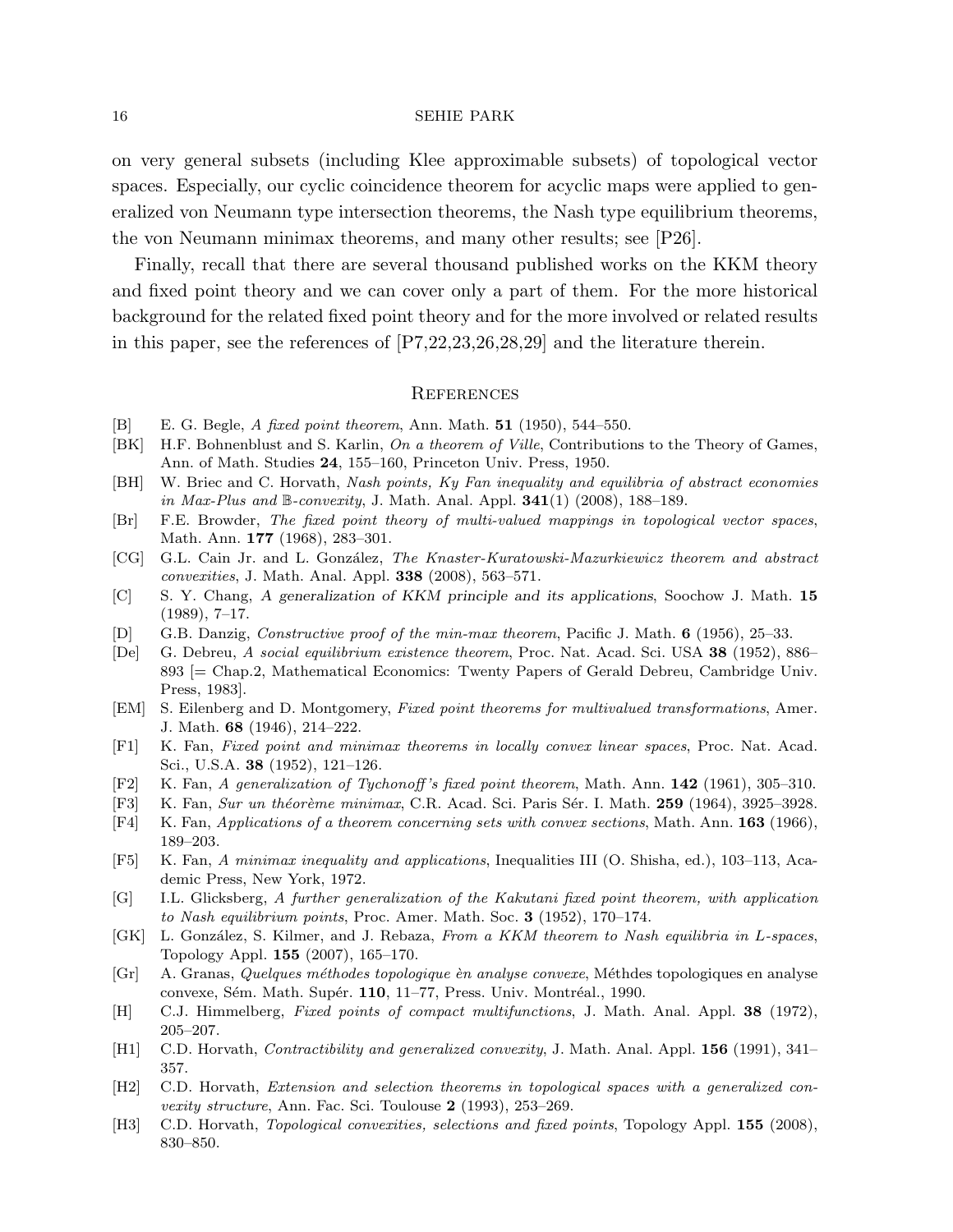- [HL] C.D. Horvath and J.V. Llinares Ciscar, Maximal elements and fixed points for binary relations on topological ordered spaces, J. Math. Econom.  $25$  (1996), 291–306.
- [I] A. Idzik, Almost fixed point theorems, Proc. Amer. Math. Soc. 104 (1988), 779–784.
- [IP] A. Idzik and S. Park, Leray–Schauder type theorems and equilibrium existence theorems, Differential Inclusions and Optimal Control, Lect. Notes in Nonlinear Anal. 2 (1998), 191–197.
- [K] S. Kakutani, A generalization of Brouwer's fixed-point theorem, Duke Math. J. 8 (1941), 457– 459.
- [Ka] Shizuo Kakutani: Selected Papers (R.R. Kallman, ed.), two volumes, Birkhäuser, Boston-Basel-Stuttgart, 1986.
- [Kh] M.A. Khamsi, KKM and Ky Fan theorems in hyperconvex metric spaces, J. Math. Anal. Appl. 204 (1996), 298–306.
- [KS] W.A. Kirk, B. Sims, and G. X.-Z. Yuan, The Knaster–Kuratowski and Mazurkiewicz theory in hyperconvex metric spaces and some of its applications, Nonlinear Anal. **39** (2000), 611–627.
- [KK] B. Knaster, K. Kuratowski, S. Mazurkiewicz, Ein Beweis des Fixpunktsatzes für n-Dimensionale Simplexe, Fund. Math. 14 (1929), 132–137.
- [Ko] H. Komiya, Convexity in topological space, Fund. Math. 111 (1981), 107–113.
- [KS] W. Kulpa and A. Szymanski, Applications of general infimum principles to fixed-point theory and game theory, Set-valued Anal. 16 (2008), 375–398.
- [L1] M. Lassonde, On the use of KKM multifunctions in fixed point theory and related topics, J. Math. Anal. Appl. 97 (1983), 151–201.
- [L2] M. Lassonde, Fixed points of Kakutani factorizable multifunctions, J. Math. Anal. Appl. 152 (1990), 46–60.
- [Li] F.C. Liu, A note on the von Neumann-Sion minimax principle, Bull. Inst. Acad. Sinica 6 (1978), 517–524.
- [Lu] H. Lu, On the existence of pure-strategy Nash equilibrium, Economics Letters 94 (2007), 459– 462.
- [Lo] Q. Luo, KKM and Nash equilibria type theorems in topological ordered spaces, J. Math. Anal. Appl. 264 (2001), 262–269.
- [M] T.-W. Ma, On sets with convex sections, J. Math. Anal. Appl. 27 (1969), 413–416.
- [MM] R.D. McKelvey and A. McLenan, *Computation of equilibria in finite games*, Handbook of Computational Economics, Vol. 1, 87–142, Elsevier, 1966.
- [N1] J.F. Nash, Equilibrium points in N-person games, Proc. Nat. Acad. Sci. USA 36 (1950), 48–49.
- [N2] J. Nash, Non-cooperative games, Ann. Math. 54 (1951), 286–293.
- [Ni] H. Nikaido, On von Neumann's minimax theorem, Pacific J. Math. 4 (1954), 65–72.
- [P1] S. Park, Some coincidence theorems on acyclic multifunctions and applications to KKM theory, Fixed Point Theory and Applications (K.-K. Tan, Ed.), 248–277, World Sci., River Edge, NJ, 1992.
- [P2] S. Park, Foundations of the KKM theory via coincidences of composites of upper semicontinuous maps, J. Korean Math. Soc. 31 (1994), 493–519.
- [P3] S. Park, Applications of the Idzik fixed point theorem, Nonlinear Funct. Anal. Appl. 1 (1996), 21–56.
- [P4] S. Park, Remarks on a social equilibrium existence theorem of G. Debreu, Appl. Math. Lett.  $11(5)$  (1998), 51–54.
- [P5] S. Park, A unified fixed point theory of multimaps on topological vector spaces, J. Korean Math. Soc. 35 (1998), 803–829. Corrections, ibid. 36 (1999), 829–832.
- [P6] S. Park, Continuous selection theorems in generalized convex spaces, Numer. Funct. Anal. and Optimiz. 20 (1999), 567–583.
- [P7] S. Park, Ninety years of the Brouwer fixed point theorem, Vietnam J. Math. 27 (1999), 187–222.
- [P8] S. Park, Minimax theorems and the Nash equilibria on generalized convex spaces, Josai Math. Monograph 1 (1999), 33–46.
- [P9] S. Park, Elements of the KKM theory for generalized convex spaces, Korean J. Comp. Appl. Math. 7 (2000), 1–28.